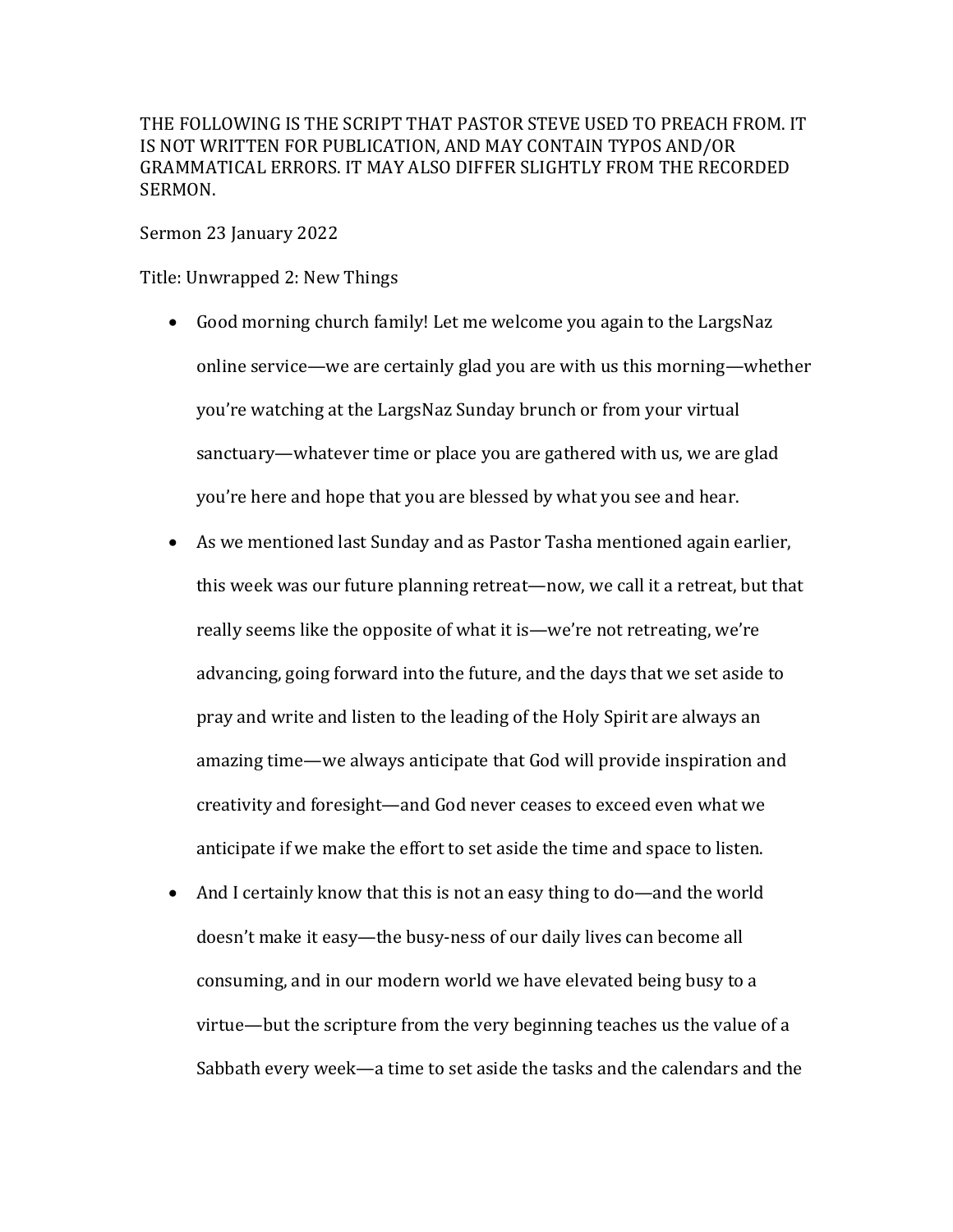agendas and rest—to let God provide—and He certainly will as we allow Him to do so.

- This is certainly a truth that we see demonstrated in our weekly prayer time with our brothers and sisters on Wednesday mornings—we set aside that time to not only bring our petitions, our needs and our concerns, to God, and to give Him our thanksgivings—but also to be silent and to listen to the voice of the Spirit—our prayertime is not just about what we bring, but also about what God gives to us.
- And lately God has given to me one particular passage of scripture—it's a passage that you'll find on the front page of our church newsletter this month, and it is a passage from the words of the prophet Isaiah, who in chapter 43, verse 19, speaks the words of God Almighty who says I am about to do a new thing; now it springs forth, do you not perceive it? I will make a way in the wilderness and rivers in the desert.
- And as we look toward the new year that is before us, I believe that it is good to be reminded that we serve a God who is eternal, unchanging, whose steadfast love endures forever, who is the same yesterday, today and forevermore, but who is also unbound by our limitations—a God who is imaginative, unpredictable—a God who is ever surprising—the one who is able to do more than we can ask or even imagine—the one who always exceeds our expectations-
- Now certainly we are called to plan—to think about the future—to look forward in the direction in which we are moving—to determine where God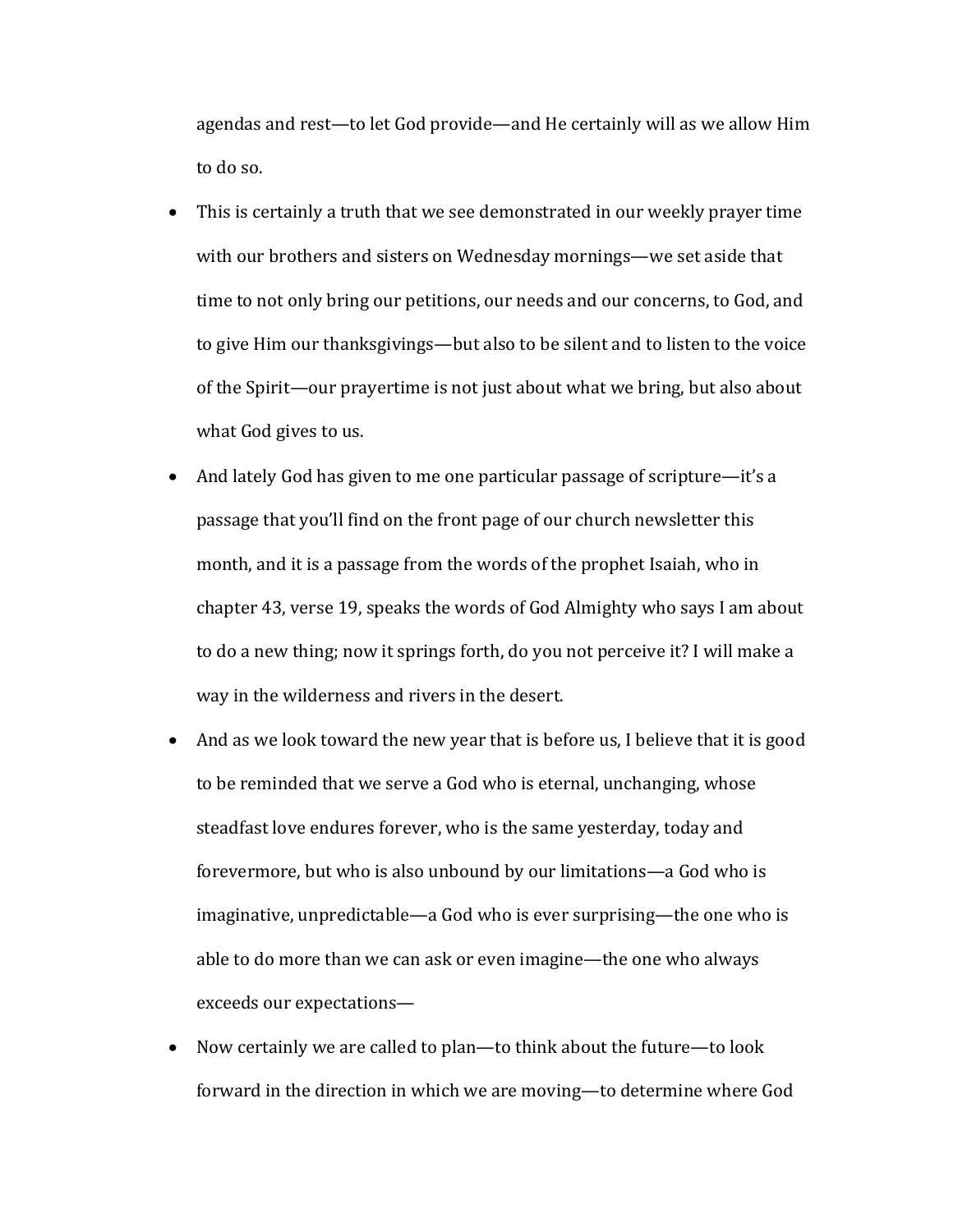wants us to go and make arrangements to get there—but in all our planning and arranging and moving forward, we must always remember that God has some surprises in store—more than we can imagine—more than we could have possibly foreseen

- You know I remember back when I was a student at Trevecca Nazarene College—back when it was just a college and not a University like it is now—I was part of the student government because I was the editor of the student newspaper—and the student government officers had planned an event at homecoming—I can't remember what it was exactly—I believe it was a picnic with a BBQ and whatnot—what it was isn't important—but we were presenting our idea to a group of college administrators, and one of them asked our Student Government President a question I will never forget-he said, "it sounds like you've put a lot of effort into planning this event, but I have to ask, How have you prepared for any unforeseen problems?"
- And all of us on the student government committee sort of looked at each other, and then the student body president—His name was Kipp McClurg he said, "With all due respect sir, I don't really see how we could prepare for any unforeseen problems. If we prepared for them, they wouldn't be unforeseen."
- And we all had a good laugh about that, but there's an important truth there—because you can't prepare for unforeseen problems—and you also can't prepare for the unforeseen, unimaginable, unexpected grace and creativity of the God who does new things.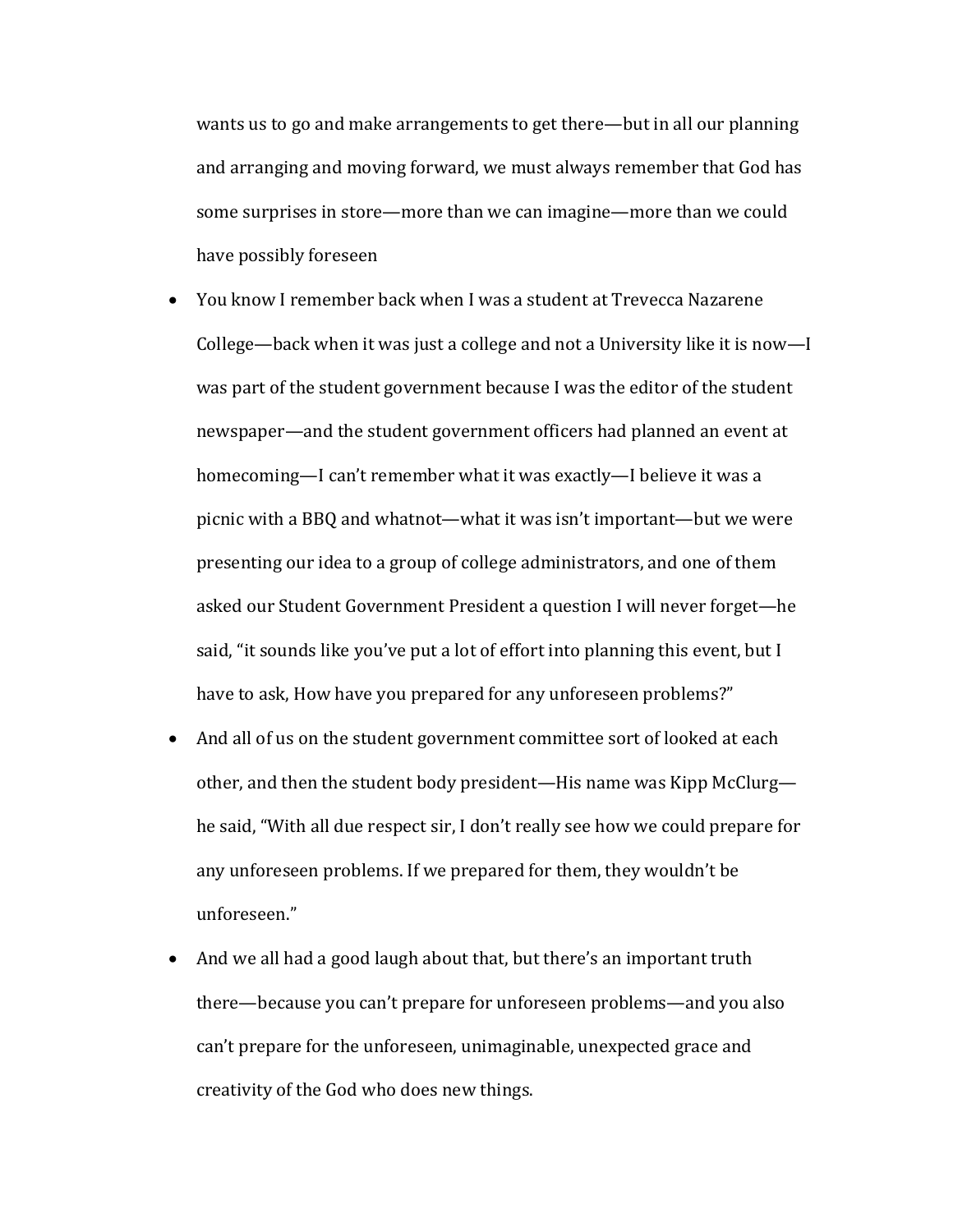- Now a new thing that we are doing at the beginning of this new year is to take 3 Sundays and consider the gifts of the Spirit that Paul talks about in 1 Corinthians –and during this time we're not just considering the gifts of the spirit in general, but by the end of the series, particularly after next week's second helping, we'll have considered the gifts that are particular to each one of us—and we'll begin to think about how God is calling us to use them as well. But we're not there yet.
- Now last week we began to think about spiritual gifts and we can summarize what we considered last week into 3 points
- Last week we learned that
- 1 the MANY gifts of the Spirit are given by the ONE GOD—now this was in contrast to the many temples in Corinth to all the various Greek and Roman Gods that people might go to hoping to receive something—Paul reminds the church that while there are many gifts, there's only one God who gives them
- Our second point that we learned last week—number 2 The gifts of the Spirit come with the batteries included—they are not only given, but also activated by the one who gives them, by the Spirit of the one true God—so it is not our power that provides the energy that makes a spiritual gift work, but the power of the Spirit—and third, we learned last week that
- 3 Gifts of the Spirit are given to each one—and every one—there are no ungifted disciples—the Spirit allots to each one individually just as the Spirit chooses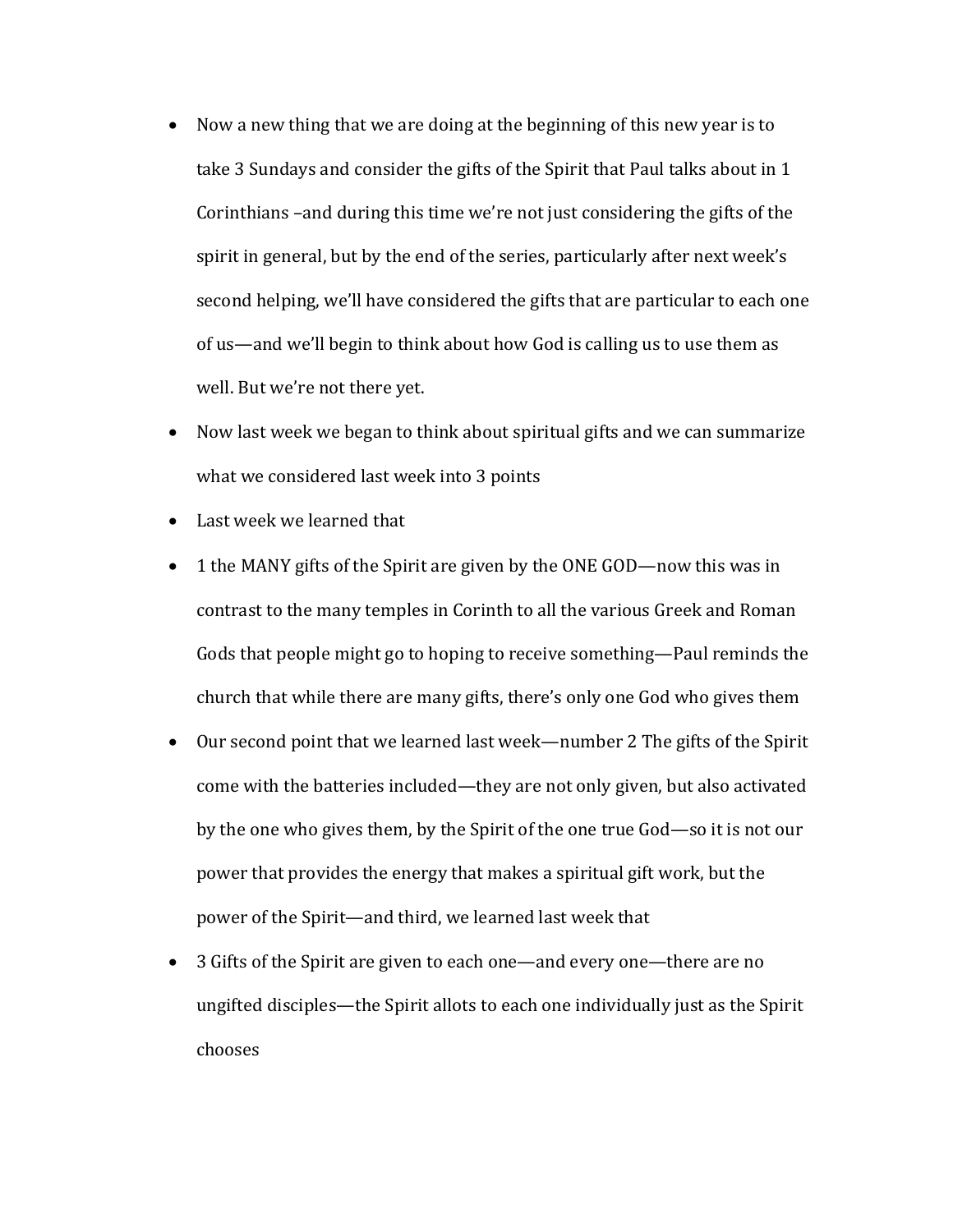- Today I want to return to this same passage of scripture from Paul's first epistle to the church at Corinth, chapter 12, verses 1-11—and I want to suggest 3 additional points about the gifts of the Spirit that Paul wants the church at Corinth—and us-- to understand—because remember, he does not want them—or us-- to be uninformed concerning *pneumatikon*—about spiritual stuff—about the gifts of the spirit
- And the first point I want us to consider that Paul makes about the gifts of the Spirit is this—number 1: Through the gifts of the Holy Spirit, God SPEAKS
- Now we noticed last week that in verse 2, Paul writes to the Corinthian church "You know that when you were pagans, you were enticed and led astray to idols that could not speak." And we pointed out how there were many temples to many gods where the people of Corinth who were pagans might go and make sacrifices in order to receive one thing or another—and last week we focused on the contrast between these many gods, and the ONE God who gives a variety of gifts
- But Paul is also making the point that these gods are silent-- nothing more than idols who cannot speak--and
- Unlike these silent Corinthian idols (Poseidon, Asclepius, and Aphrodite for example), the Holy Spirit—the ONE GOD (monotheism in contradiction to the polytheism of Corinth), the ONE GOD
- Speaks
- And Paul tells us that when the Holy Spirit speaks, it speaks through people—and what's more, the Holy Spirit speaks through those people who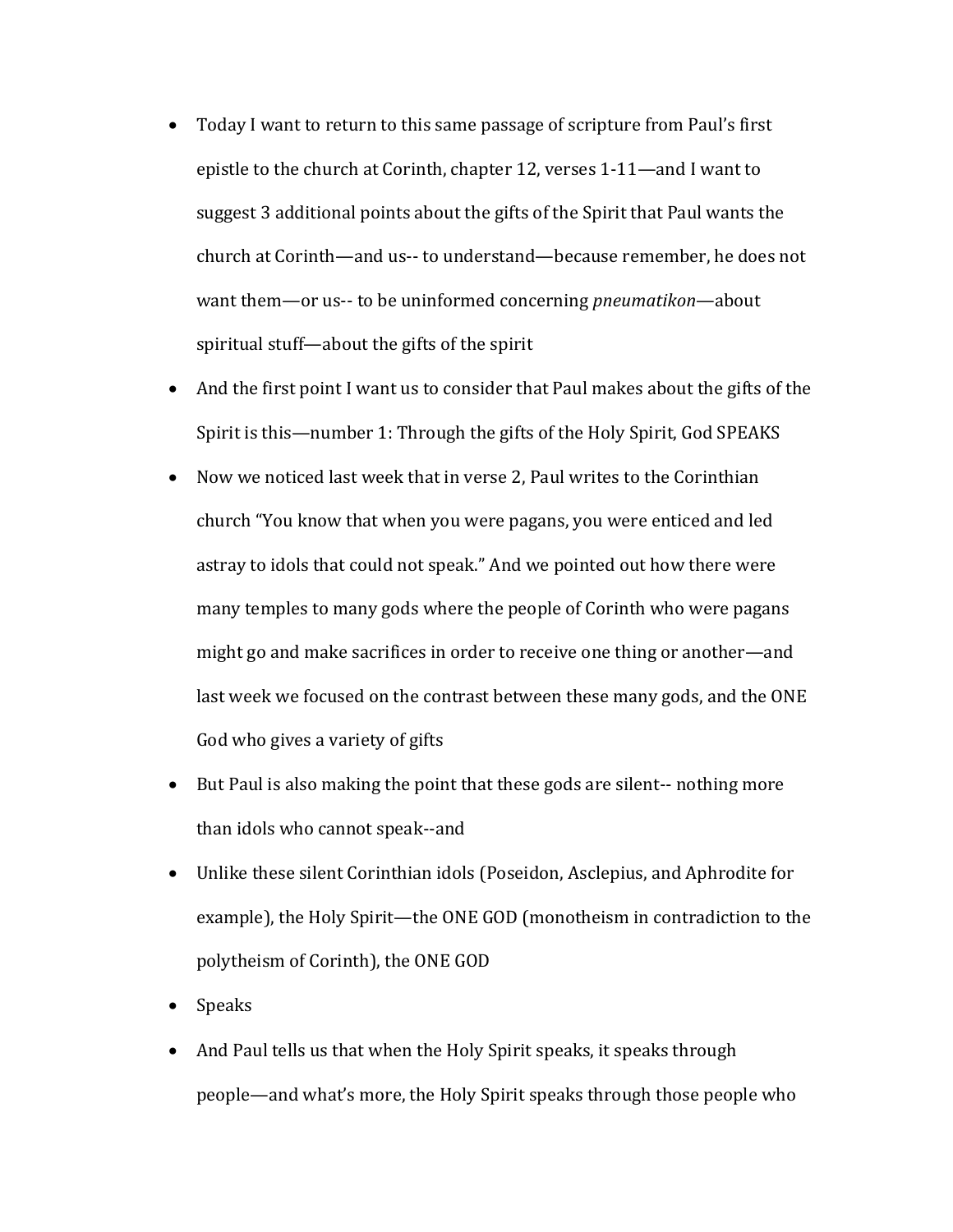have been given gifts of the Spirit, like the gift of tongues—that gift that the Corinthians are so obsessed with—and you can tell whether it's the Holy Spirit who is speaking or not, by what is said by the one who speaks. In verse 3 Pauls says:

- 12:3 Therefore I want you to understand that no one speaking by the Spirit of God ever says "Let Jesus be cursed!" Αναθεμα ΑΝΑΤΗΕΜΑ ΙΗΣΟΥΣ, IĒSOUS and no one can say "Jesus is Lord" Κυριος ΚΥRIOS ΙΗΣΟΥΣ, IĒSOUS except by the Holy Spirit.
- Now, whether Paul is referring to what might be said by non-Christians who deny Jesus, or whether someone in the Corinthian church, perhaps in an ecstatic trance—speaking in tongues—has said "Jesus is cursed," "Anathema Iesous" and maybe the people of the church didn't criticise it because of their infatuation with that GIFT?—we don't know, but what we do know is that when the Holy Spirit speaks, the Spirit proclaims that Jesus is Lord—and I think that this in an important point here—when God speaks through the Holy Spirit, God is not going to say anything that's CONTRARY to the nature of the Spirit, anything that's CONTRARY to the nature of Jesus-
- Have you ever heard folks claim that God told them to do one thing or another, and you think—you may THINK God is telling you that, but you might want to rethink whose voice it is you're hearing—because it might be your own—I think what we can learn from what Paul is saying here is that God is never going to tell you to be unloving, or unjust, or selfish—God's never going to tell you to do anything unnecessarily hurtful to someone—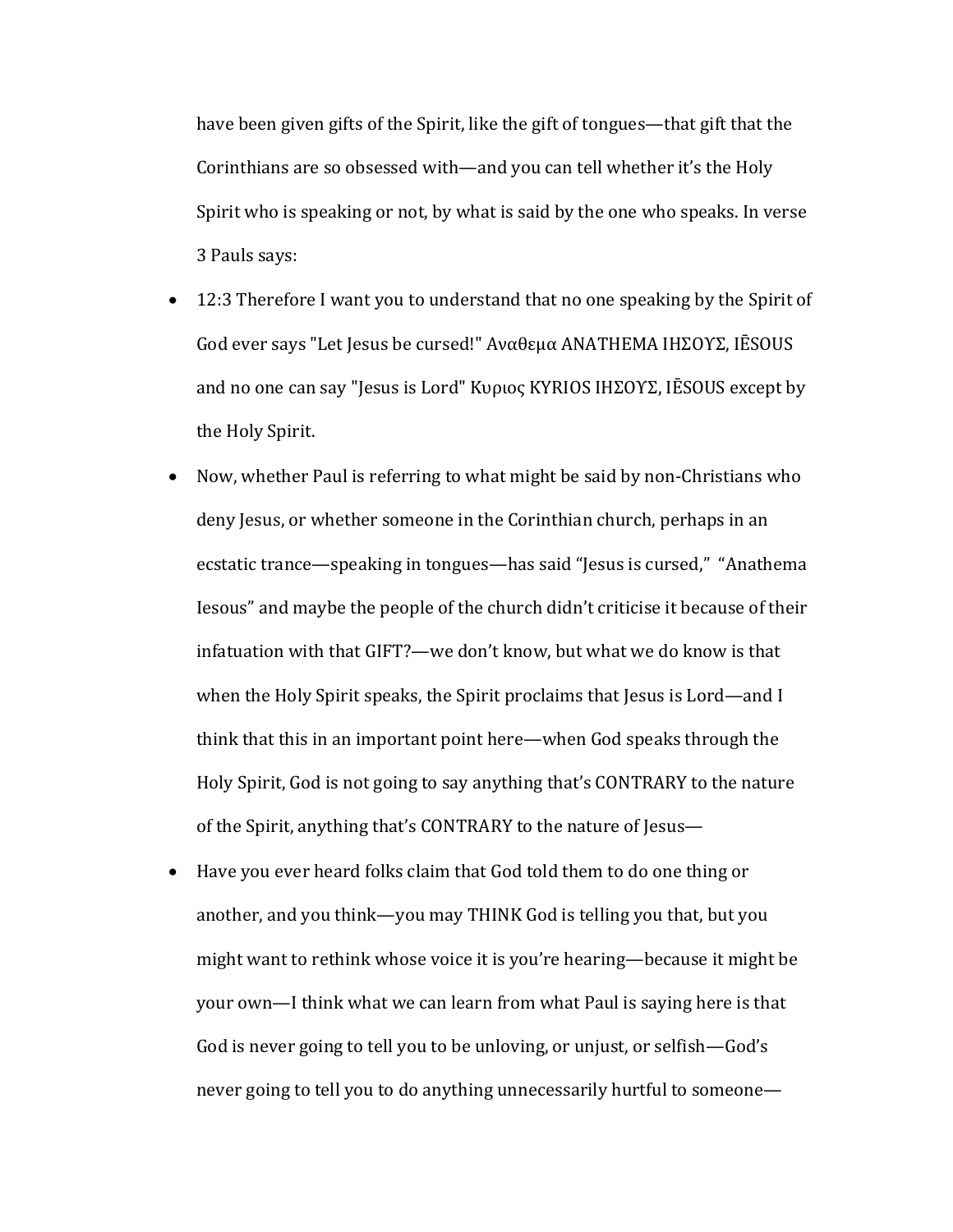God's never going to tell you not to forgive, or to hold a grudge, or to be untruthful (now He might tell you to be silent)—in the same way that the Holy Spirit is never going to say "anathema Iesous"

- Now let's think about what Paul is talking about when he says "no one can say Jesus is Lord except by the Holy Spirit." You might be tempted to say but it's just a few words—anyone can say those words—but we need to be reminded of the historical context here for the people living under Roman rule in Corinth—where as we mentioned a few weeks ago, "Jesus is Lord" is not just a religious statement, it's a political one, because KYRIOS is the title of the Emperor—to say Kyrios Iesous, JESUS is LORD, is to say that the Emperor is not—because they can't both be. And so Paul is not talking about some simple words here, he's talking about a statement, "Kyrios Iesous— Jesus is Lord"—that pits the early Christians in contradiction to the culture at large—a statement that could get them killed—a statement that is a testimony to a radically different orientation and loyalty, not to the Kingdoms of this world, but to the coming Kingdom
- So Paul is reminding the Corinthian church, and us, that in contrast to the silent Corinthian idols, God, through the gifts of the Holy Spirit, speaks.
- And God not only speaks through those gifts that have to do with the words we SAY, but God also speaks through those gifts that have to do with what we communicate through our actions and attitudes as well
- Now it's interesting, that, knowing how infatuated the church at Corinth was with the gift of tongues, that when Paul gives them a list of gifts of the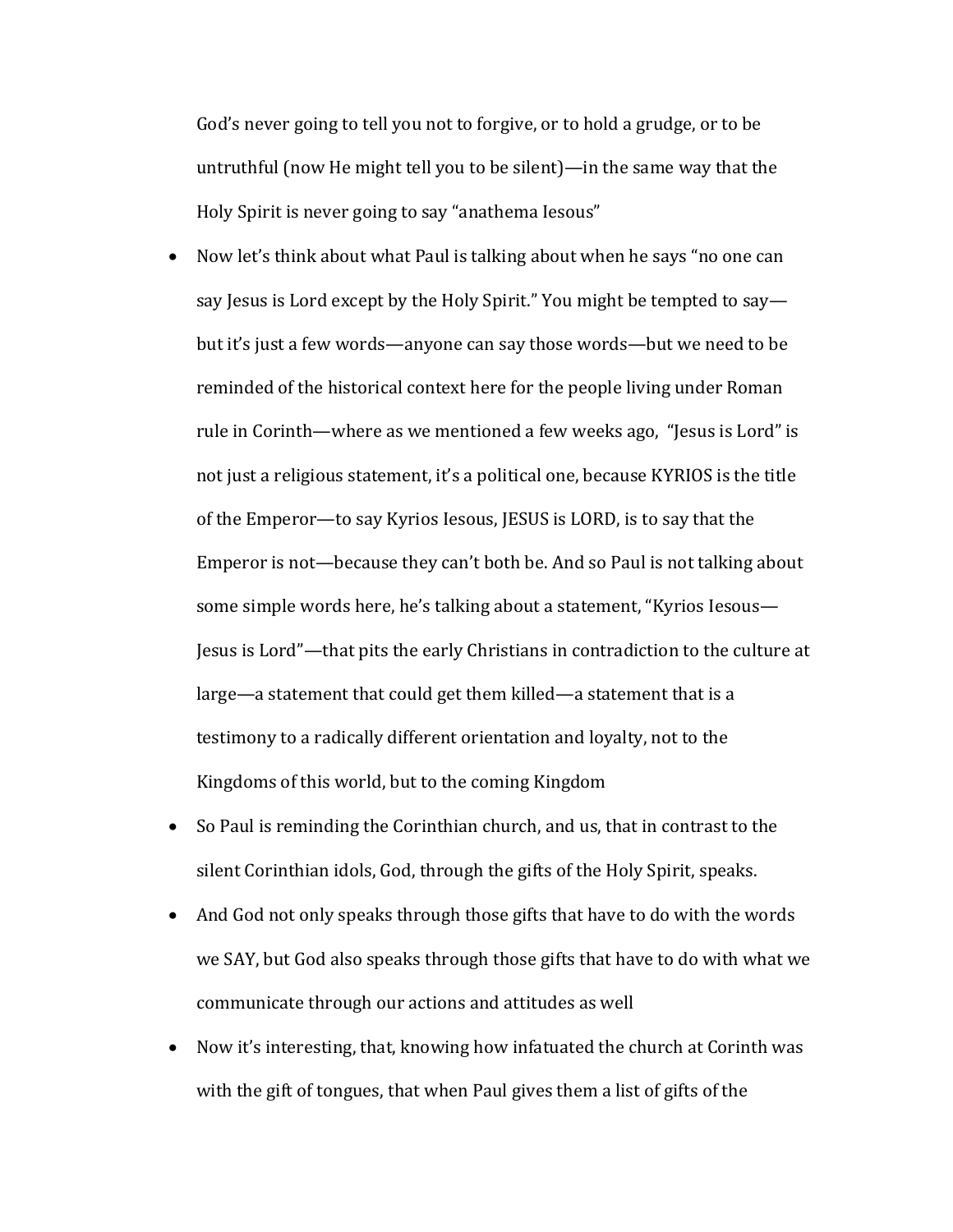Spirit—that's from verses 8 through 10—he puts these two "utterances" at the top of the list—the utterance of wisdom and the utterance of knowledge—utterances, speaking, using words and language—and he puts the gift of tongues and interpretation of tongues, dead last.

- Let's look at what Paul says there:
- 12:8 To one is given through the Spirit the utterance of wisdom, and to another the utterance of knowledge according to the same Spirit,
- 12:9 to another faith by the same Spirit, to another gifts of healing by the one Spirit,
- $\bullet$  12:10 to another the working of miracles, to another prophecy, to another the discernment of spirits, to another various kinds of tongues, to another the interpretation of tongues.
- So these are the gifts that Paul specifies that are given by the ONE GOD and through which the One God speaks—again, notice that Paul puts tongues last on the list—and first, the UTTERANCE, the SPEAKING of wisdom, *8ophia*, and the utterance of knowledge, *gnōseōs* —the difference between wisdom and knowledge of course, is that knowledge is knowing that a tomato is a fruit, while wisdom is knowing that it doesn't belong in a fruit salad
- But again, Paul is saying that while there are lots of very different gifts of the Spirit, it is the same ONE God, the same Spirit who SPEAKS through them all—wisdom, knowledge, faith, healing, miracles, prophecy, discernment, tongues and interpretation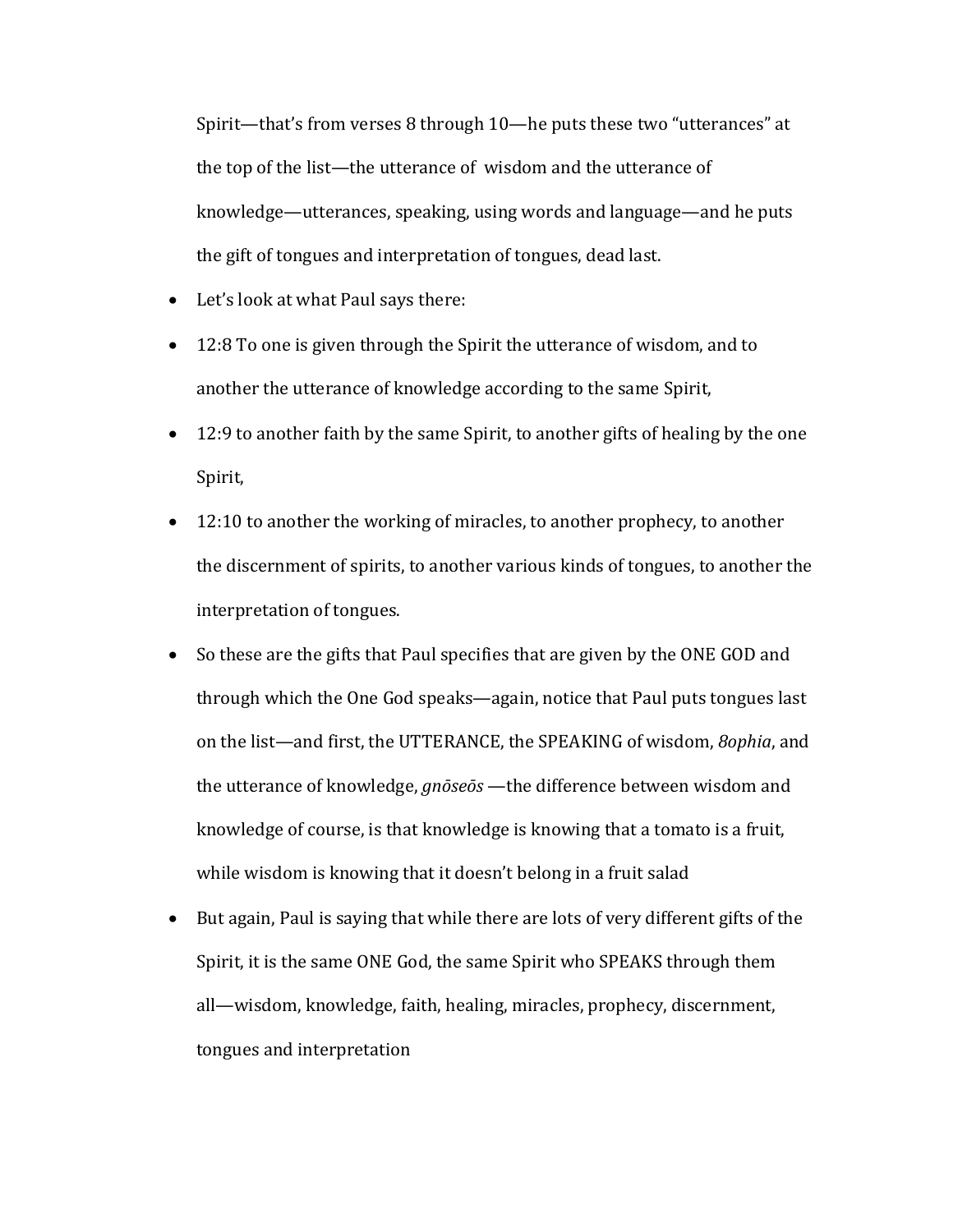- Now I don't want you to think that because tongues and interpretation are last on that list, that they're not important—in fact, I think that the gift of being able to speak other people's language, and being able to understand the language that they use is as important today as it's ever been—but I'm not just talking about what we think of as "foreign languages" or "native languages"—we are living in a culture, as I'm sure you're well aware, where fewer people go to church than did say 50 years ago—in fact the overwhelming MAJORITY of people in our culture do not go to church—and as that gulf gets bigger, as more and more distance grows between the church and the people in the society around it, the harder it becomes for those people outside the church to understand the language that those inside the church use—and vice versa—we may encounter someone who is genuinely hurting, maybe searching for meaning in their life, and all too often we jump right into John  $3:16$ , or start talking about sin and atonement and sanctification—when the person we're talking to has no context for any of that language—but we expect them to LEARN OUR LANGUAGE rather than embracing the power of the Spirit to allow us to speak and understand theirs—and so the ability to listen to the language that's used by real people outside the church—and to communicate the Good News of the gospel so that they understand it—as GOOD NEWS—is crucial—otherwise we're just talking past each other—speaking different languages---
- I remember back when I was a student in my first year at Trevecca in Nashville, I had a friend who was in the same Philosophy class, and since it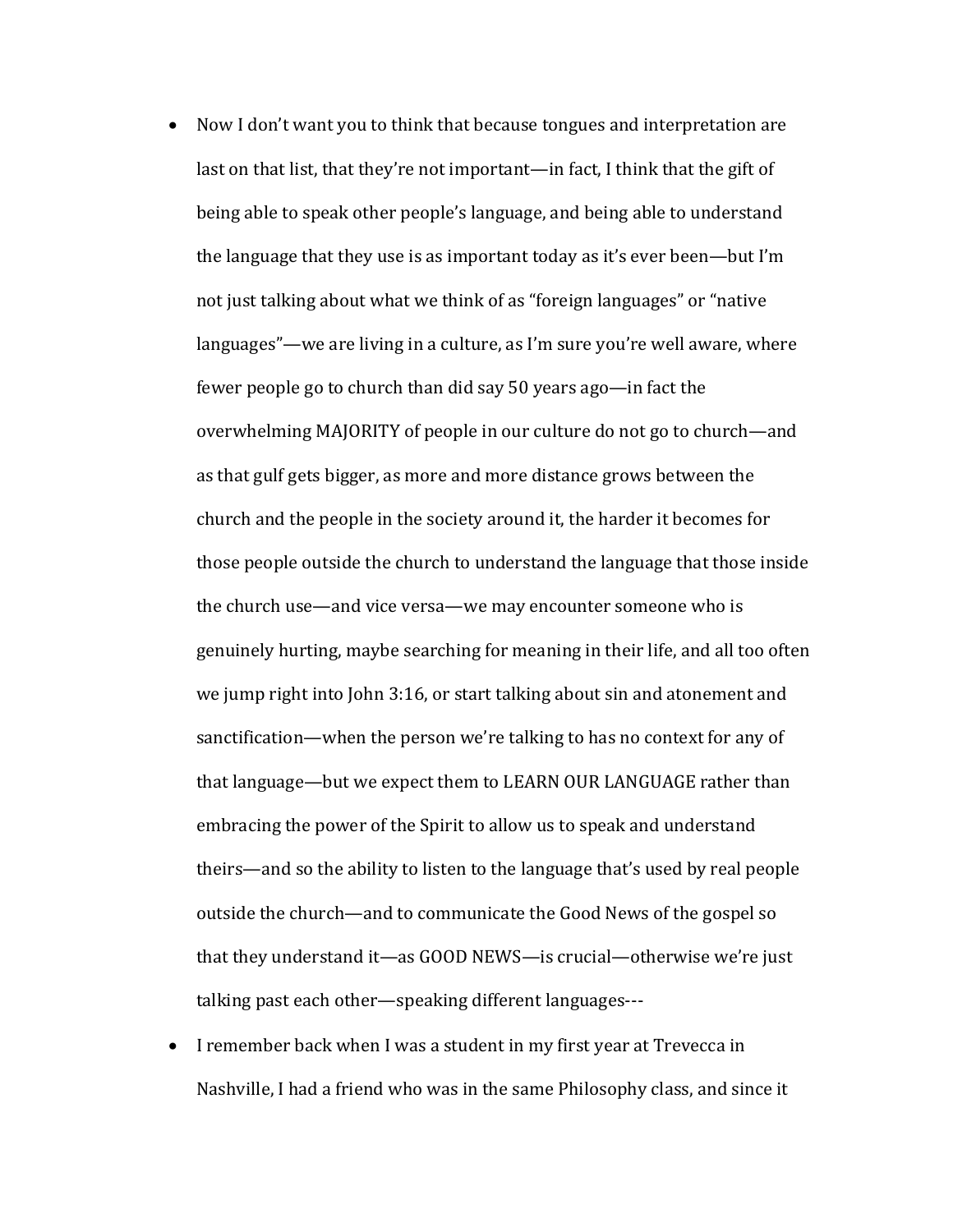was Trevecca, we had a lot of very churchy people—and my friend loved to let people know he was an atheist—and inevitably, an argument would ensue—he'd say "I'm an atheist, there is no God." And the person he was speaking to would say, "Yes there is"—and he'd say "no there isn't"—and they'd say "yes there is" and they'd start quoting scripture—and the conversation would go nowhere because they were both trying to win an argument, to prove the other person wrong-

- so one day I asked him—"tell me about the God you don't believe in"—what do you not believe? WHY are you an atheist?—and he said, "Well I just think it's absurd to believe that there's some all-powerful Supreme Being who sits up in Heaven and created a world with awful diseases like cancer and causes all kinds of evil like earthquakes and murders and pandemics"—he went on for some time—finally, when he was done I said, "OK, it sounds to me like we're on the same page, because I don't believe in that God either. So we're both atheists as far as the God you described is concerned. I'm also an atheist regarding Apollo and Zeus and Poseidon—I don't believe in them either." And you could see the wheels start to turn in his head. And I said, can I tell you about the God I DO believe in?"
- And do you know it wasn't too long after that that he knelt at an altar in a chapel service and gave his heart to the Lord and his life to the work of the Kingdom and to make a long story short, he's been a pastor in the Methodist Church for some 30 years now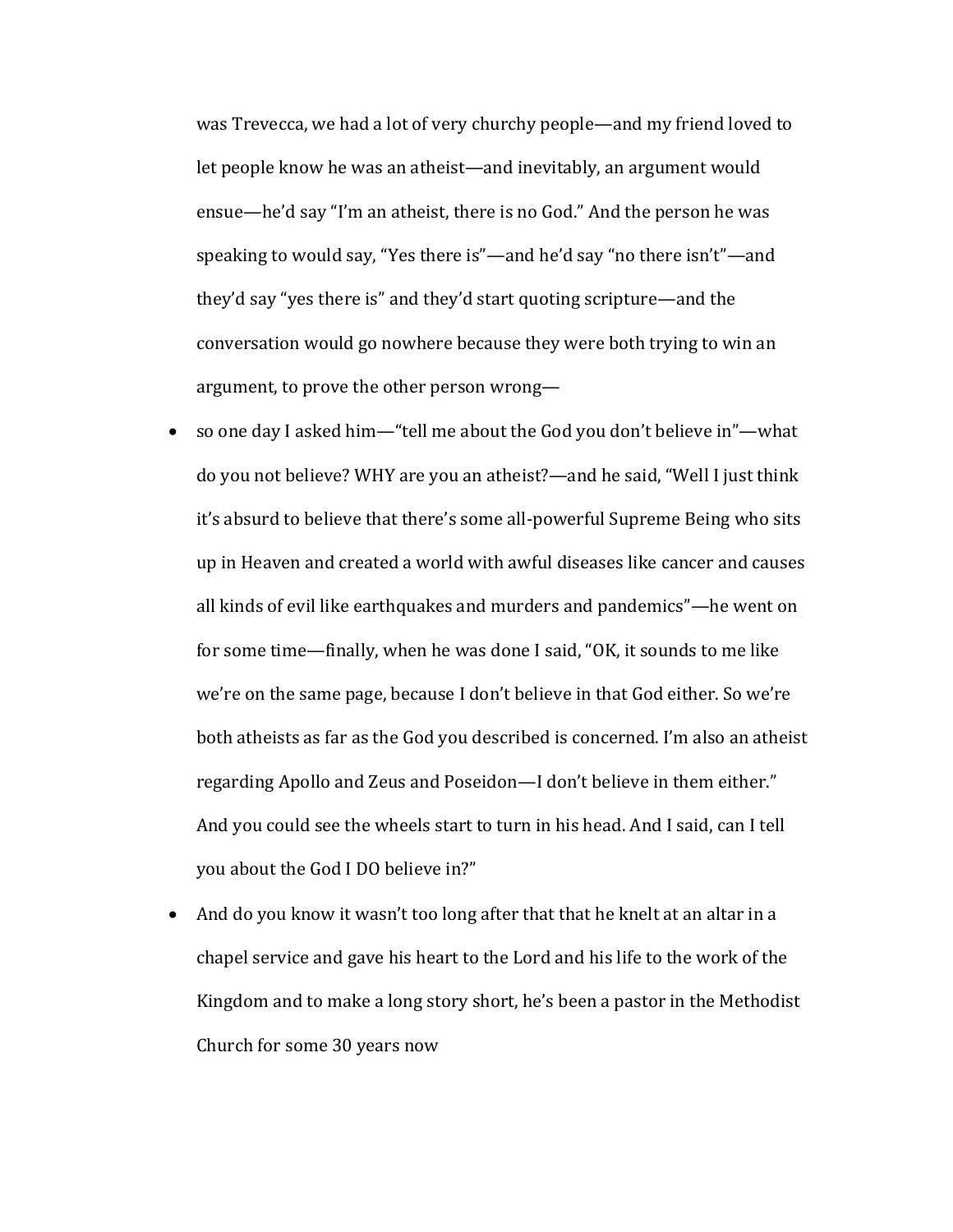- And that wasn't something I did—it was the work of the Spirit in that conversation and I'm sure in many others like it, because God, through the gifts of the Spirit, speaks.
- Now the second point that Paul makes that I want us to consider this morning is this:
- The GIFTS of the Spirit lead to ministries that have effects—
- in verse 4 Paul writes:
- 12:4 Now there are varieties of gifts, but the same Spirit; 12:5 and there are varieties of services, but the same Lord; 12:6 and there are varieties of activities
- but it is the same God who activates all of them in everyone.
- Now Paul is talking about 3 things here that there are "varieties of "—first, gifts—he specifies what those are in verses 8 through  $10$ —and those gifts lead to a "service" -now the word that is translated as "service" there is diakonion—that's where we get the word "deacon"—*diakonion* means a MINISTRY—and interestingly it can also mean what a waiter does at a restaurant—waiting on a table—it's used that way in the book of Acts—but here it refers to the ministry that grows out of the use of a gift – the way that gift is used—the ministry that **results** from that gift—and that ministry has EFFECTS—things happen because of it (*energamaton*—we talked about that word last week)—the things that happen as a result of that ministry that grows out of that gift and the Holy Spirit that provides the energy that makes it work—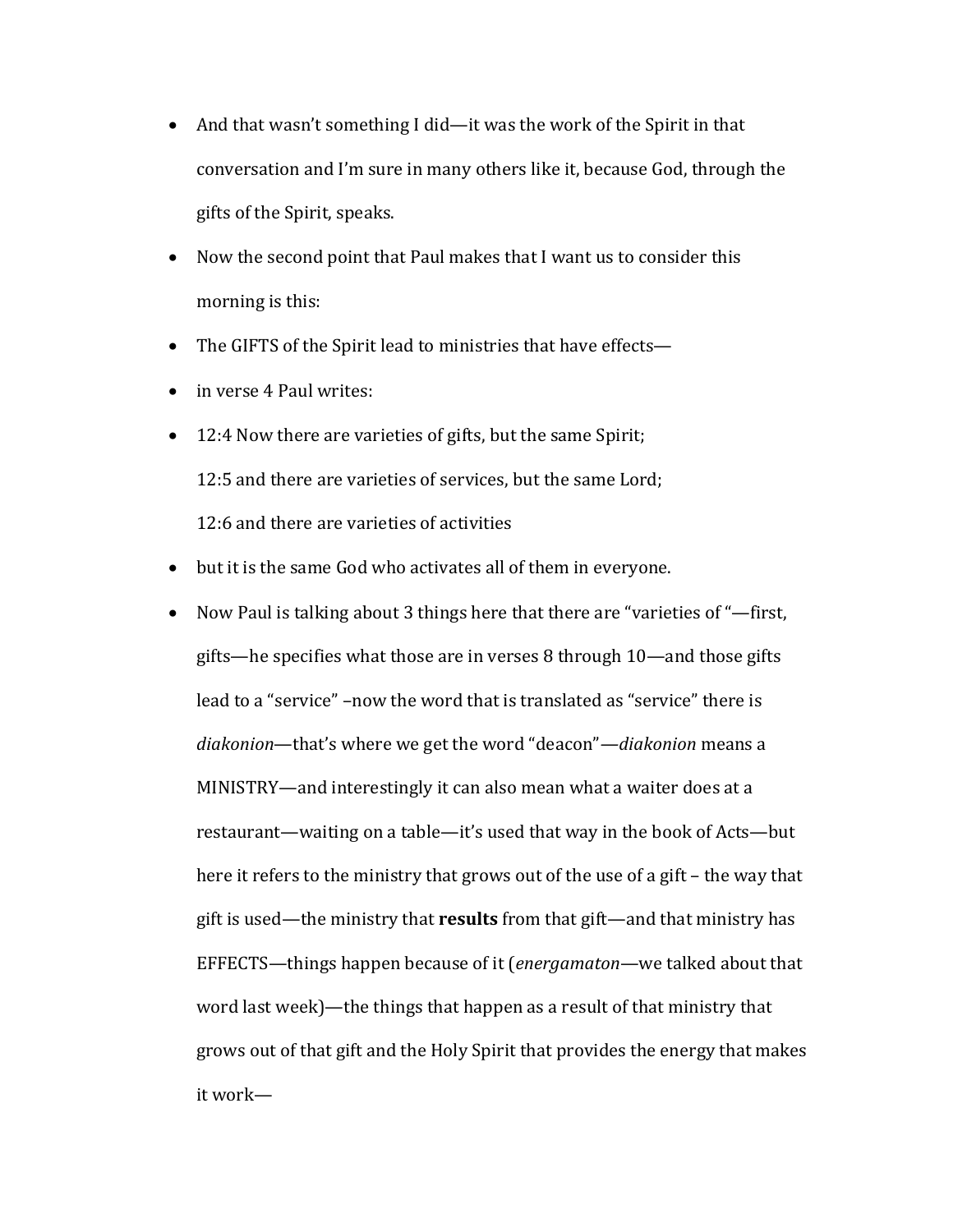- And what I want you to notice here is this—Paul is connecting these 3 things—a gift, and its ministry and its effects to remind the Corinthian church—and us—what gifts are FOR—they are not to sit on a shelf, unused, but the gifts of the Spirit—that are given to each and every disciple—every follower of Jesus—are to be used, resulting in a ministry that has effects—a ministry that makes things happen—Paul is reminding the church at Corinth that they are not given a gift simply to demonstrate to others how gifted they are—to put on a show and say look how holy I am, I have the gift of tongues or the gift of interpretation -no, they are not to be used like that, they are to be used in ministry—in a ministry that makes things happen, that has effects in the world, among people—and remember that the gifts of the Spirit are given to each follower of Jesus
- And so if someone were to ask, me "How many ministers are there at LargsNaz?" you might think that I would say two, there's me and there's Pastor Tasha—but the truth is that there may be two pastors at LargsNaz, but there's a whole roomful of ministers, because each and every one of us who are committed to following Jesus have been given gifts of the Spirit that we are called to make use of in ministry—and not just in our physical space but also all around the globe in our online family
- How many ministers are there in this church? As many as there are followers of Jesus, because The GIFTS of the Spirit lead to ministries that have effects-
- Now one last point I want to suggest this morning—number 3—third point about the gifts of the Spirit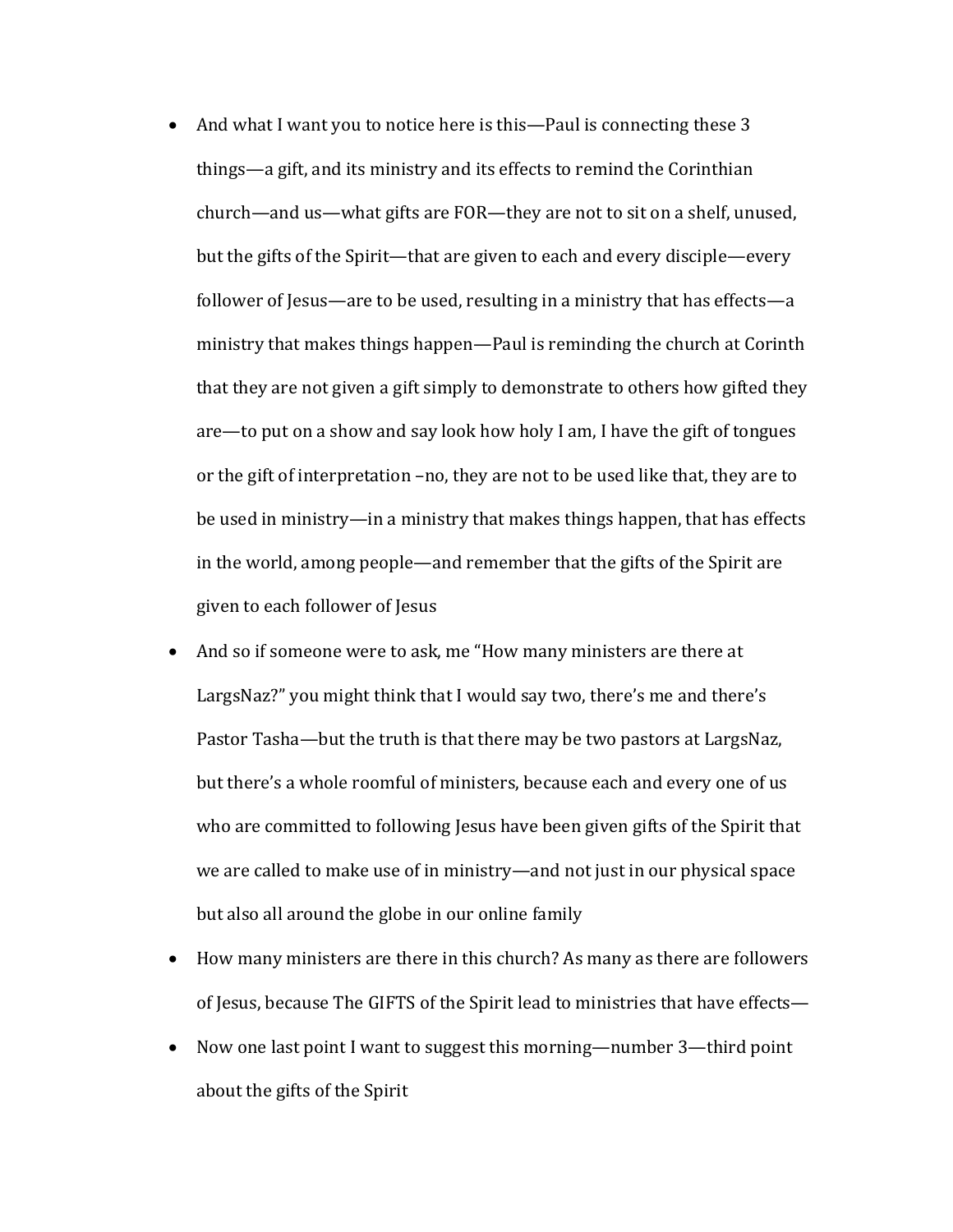- The gifts of the Spirit are for the common good
- Last week we looked at verse 7, where Paul writes
- 12:7 To each is given the manifestation of the Spirit for the common good.
- And you'll remember those first two words there that we talked about last week-TO EACH. Not to a select few, not to many, not to most, not to somebut to EACH—each and every member of the church at Corinth, and to each and every member of the church today—and these gifts are not located in a temple to a silent idol, NO--each and every member is given the manifestation of the Spirit personally—personally given the GIFTS that lead to MINSTRIES that have EFFECTS -and here Paul reminds us WHY those gifts are given and how they are to be used-- FOR THE COMMON GOOD.
- To EACH, individually, but not to be used INDIVIDUALLY--Not for our personal edification, not simply to make us feel good about ourselves, not to fulfil our potential alone—but FOR THE COMMON GOOD. That is what the gifts of the Spirit are for.
- The birthday of that gifted activist and spiritual leader, Dr Marin Luther King was this week, on the  $15<sup>th</sup>$ —it's a national holiday in the US that was celebrated on Monday. Dr King would have been 93 had he not been gunned down at that hotel in Memphis.
- But this week I've seen a lot of people share inspirational quotations from Dr King on social media and other places—and there's one that I think is particularly relevant but it's usually reduced down to a single sentence—and that sentence is important, but I think it's even more meaningful when we're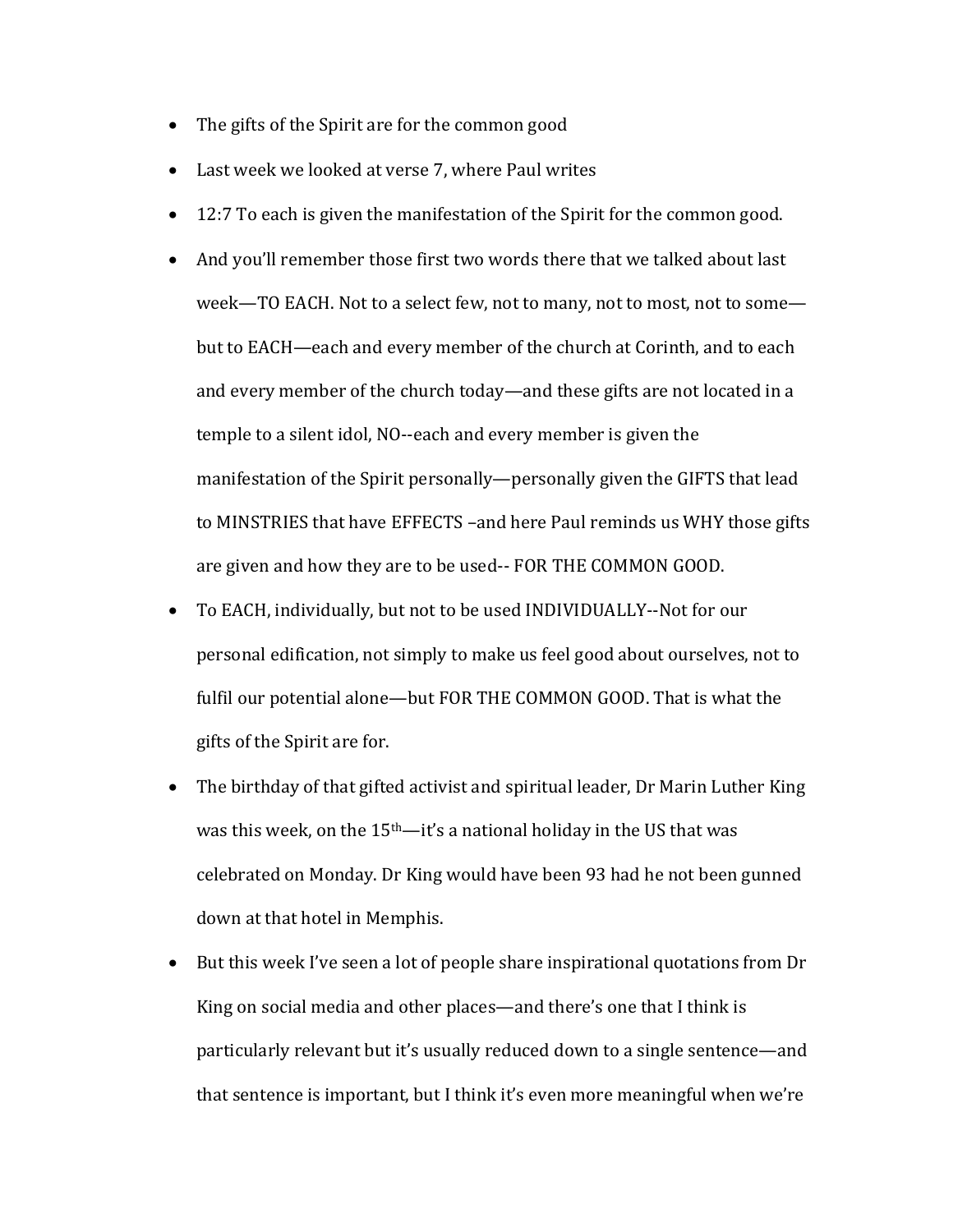reminded that it was part of a sermon—and you can find that sermon in the 1963 collection, *Strength to Love*—the title of that sermon was *Three Dimensions of a Complete Life,* and Dr King preached that sermon in 1957 in Montgomery, Alabama. The quote that you typically see is the last sentence of this passage, but I want you to hear the sentence in context. Dr King said:

- o In a sense every day is judgment day, and we, through our deeds and words, our silence and speech, are constantly writing in the Book of Life. Light has come into the world, and every (one) must decide whether  $(they)$  will walk in the light of creative altruism or the darkness of destructive selfishness. This is the judgment. Life's most persistent and urgent question is, "What are you doing for others?"
- $\circ$  Life's most persistent and urgent question is, "What are you doing for others?"
- Paul is in full agreement with Dr King when he writes: To each is given the manifestation of the Spirit for the common good.
- Why are you given that gift, that leads to that ministry, that results in those effects? FOR THE COMMON GOOD. FOR OTHERS. "Life's most persistent and urgent question is, 'What are you doing for others?'"
- Paul's words here are not just a description of where spiritual gifts come from, they are an admonition to use them, because through the gifts of the Spirit God speaks, and the gifts of the Spirit lead to ministries that have effects, for the common good.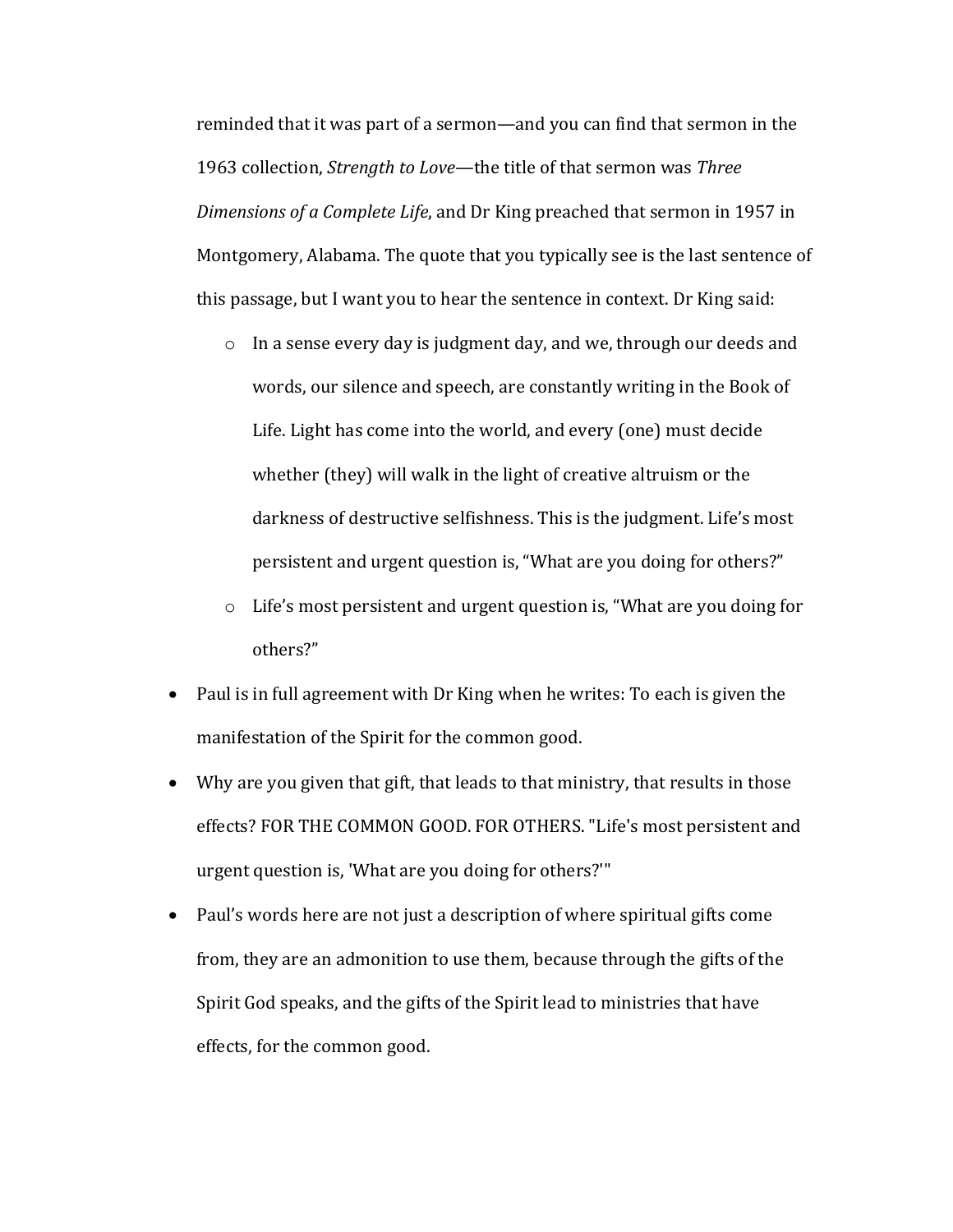- In the coming days I hope that we'll each do some intentional thinking and praying about the gifts that each of us have, and what ministries might result from them, and so if you're unsure about your gifts and the ministries that you are called to, I encourage you to be in prayer as we prepare for what God is calling us to this year, because GOD IS DOING NEW THINGS!!
- Now I want to let you know about a new thing that we're doing this year, and that's this--
- We are providing you with a tool that can help determine what your spiritual gifts are. It's a spiritual gifts survey that Pastor Tasha and I have edited and adapted for our church based on one that Pastor Sammy Robinson at Megain Nazarene over in Belfast shared with us, and we certainly appreciate that. You'll find it on the website there where the listening guide and the sermon transcript are, and you can print it from there. If you're joining us for brunch we'll be handing out hard copies for you.
- But it's fairly straightforward—I'm just going to give you an overview, do take the time to read all the instructions and information that's there, but basically you'll want to set aside about 15 to 30 minutes or so—don't take too long or overthink it--and there are 80 statements there—things like "I can sense when others are hurting," and "I enjoy studying," and for each of these statements, you're going to put a number from 1-5 out beside it, based on how true that statement is for you. You'll put a 5 if you think, "oh yeah, that's me to a  $T''$ , or a 3 if it's true about half the time, or a 1 if you think, "that's not true about me at all."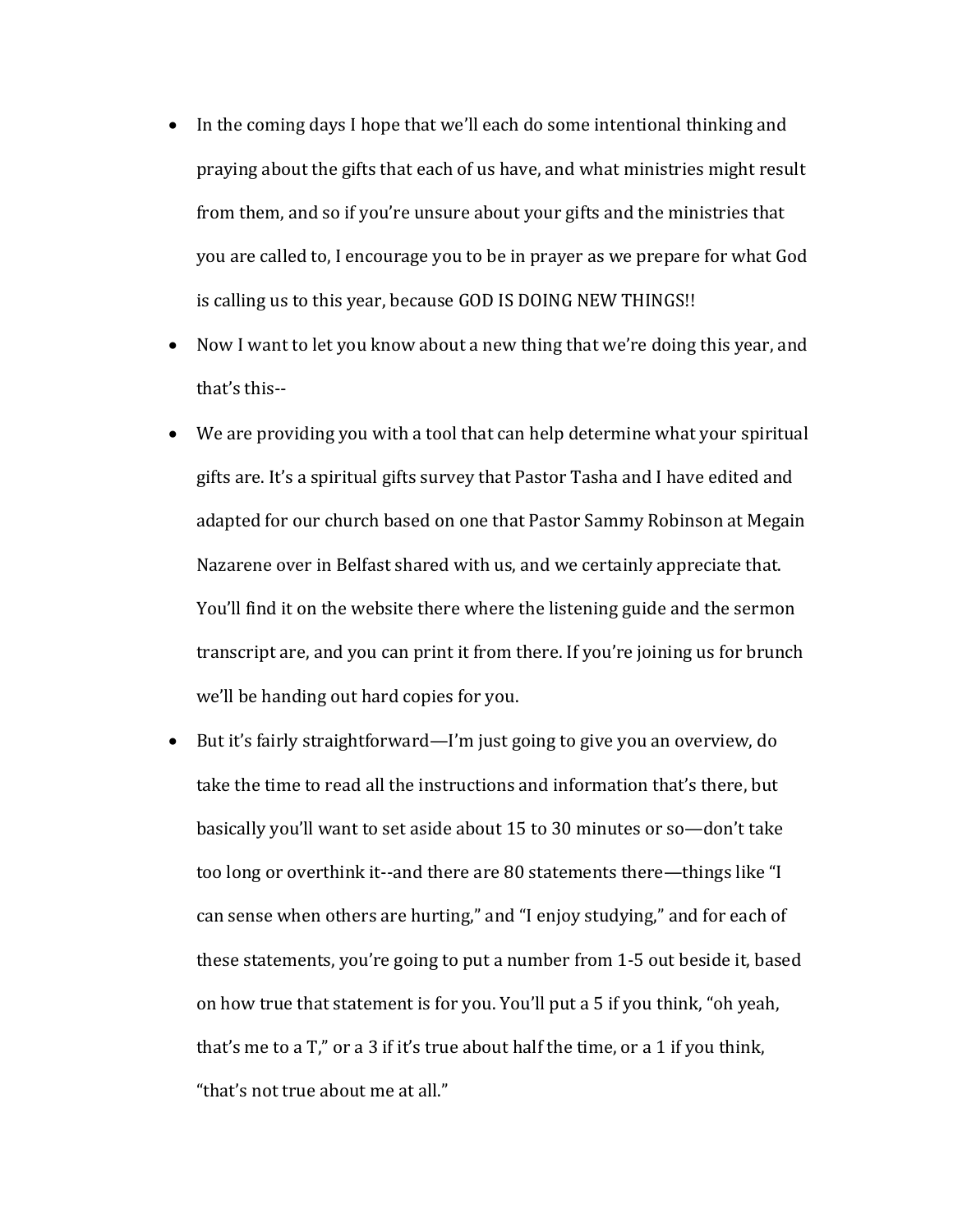- And once you've scored all of these statements—you'll probably want to take a break and have a cup of tea, but then what you do is look on the scoring page, and you'll see these rows out to the side of these individual gifts like "administration" and "discernment" and "apostleship," and in these rows you'll see these numbers—like 1, 17, 31, 47 and 59 for administration—and what you're going to do is go back and look at what score you gave each of those statements and write that above the number—so if you gave statement 1 a 4, you'd write that there, and statement 17 got a 3, you'd write that there—and when you have all of these written in, you add the scores for those 5 "administration" statements together to come up with a total. And you do these for each gift. And any of the gifts that have a total score of more than 19 are gifts that you probably have.
- Now we have suggested that once you've filled out your answers, you may want to share them with someone who knows you well, because sometimes others can see us and know us better than we know ourselves—so there might be a statement that you've given a 2 and they might say, "but you're very much like this, don't you think that's too low?"
- So what we'd like you to do this next week is take this survey and bring it with you next Sunday morning if you're coming to our worship or brunch -and Pastor Tasha and I will make a copy of it and you can keep the original--, if you only join us online you can email it to us—now, unless you share this with someone, be assured that no one other than Pastor Tasha and I will see your survey—but we need to know what resources we have in our church